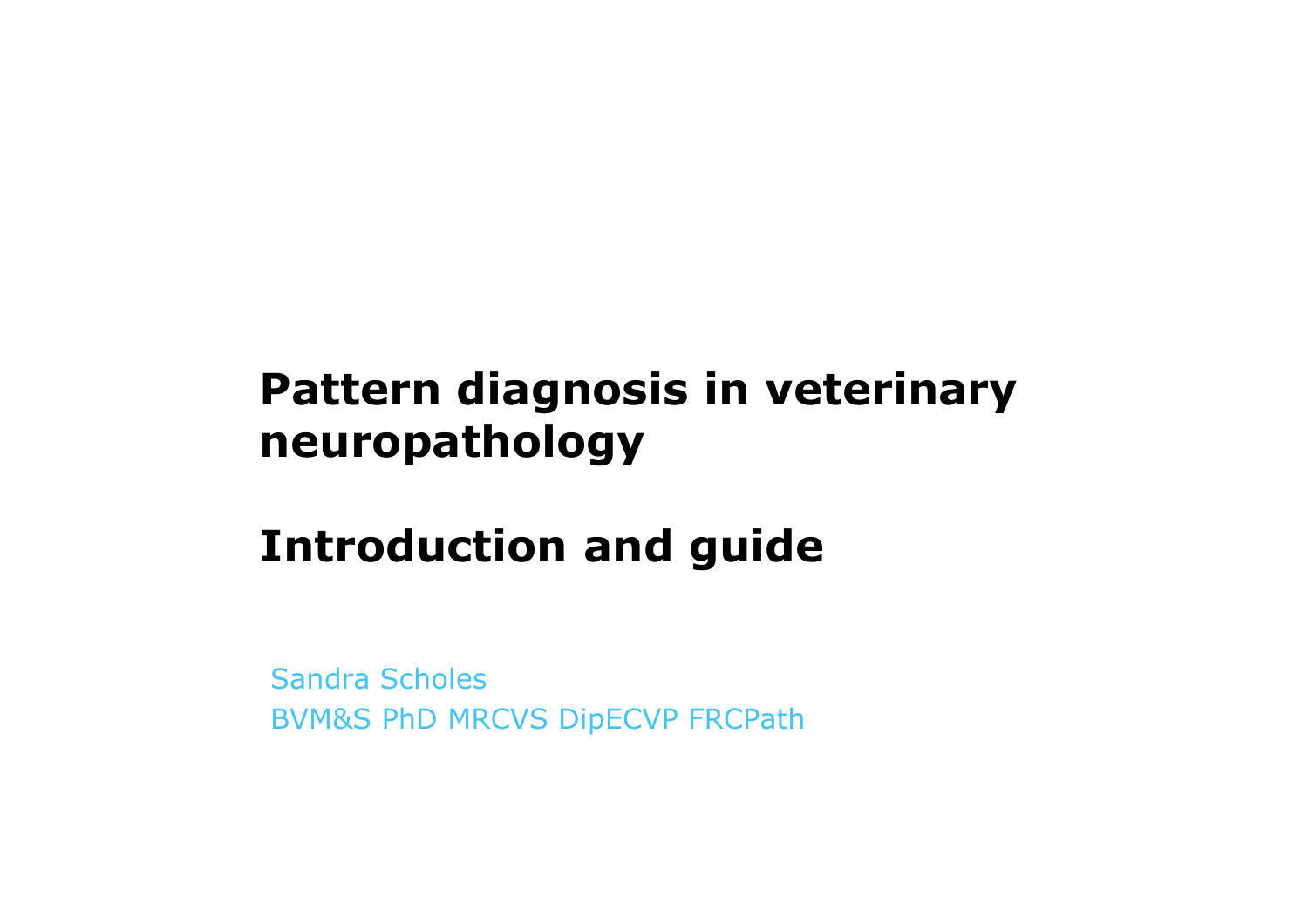## "When we try to pick out anything by itself, we find it hitched to everything else in the Universe"

John Muir, My First Summer in the Sierra (Boston: Houghton Mifflin, 1911)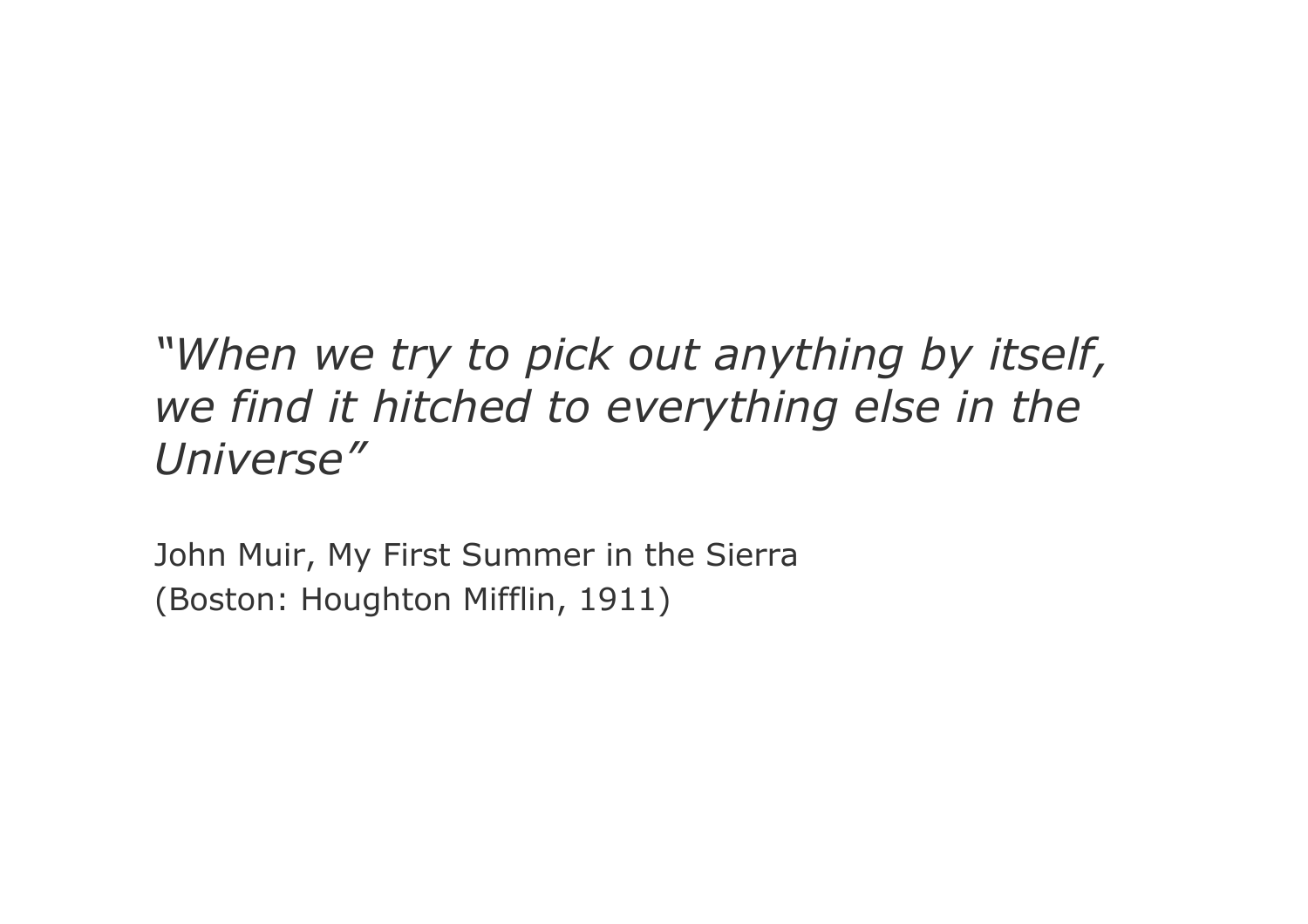# Why a lesion pattern-based approach ?

- $\Box$ Limited history - 'neurological signs'
- $\Box$  Considerable overlap in pathology between toxic, intrinsic and acquired metabolic, and infectious diseases



**encephalopathy infection toxicity**

**copper deficiency breed-related severe flaviviral aspergillus clavatus compressive**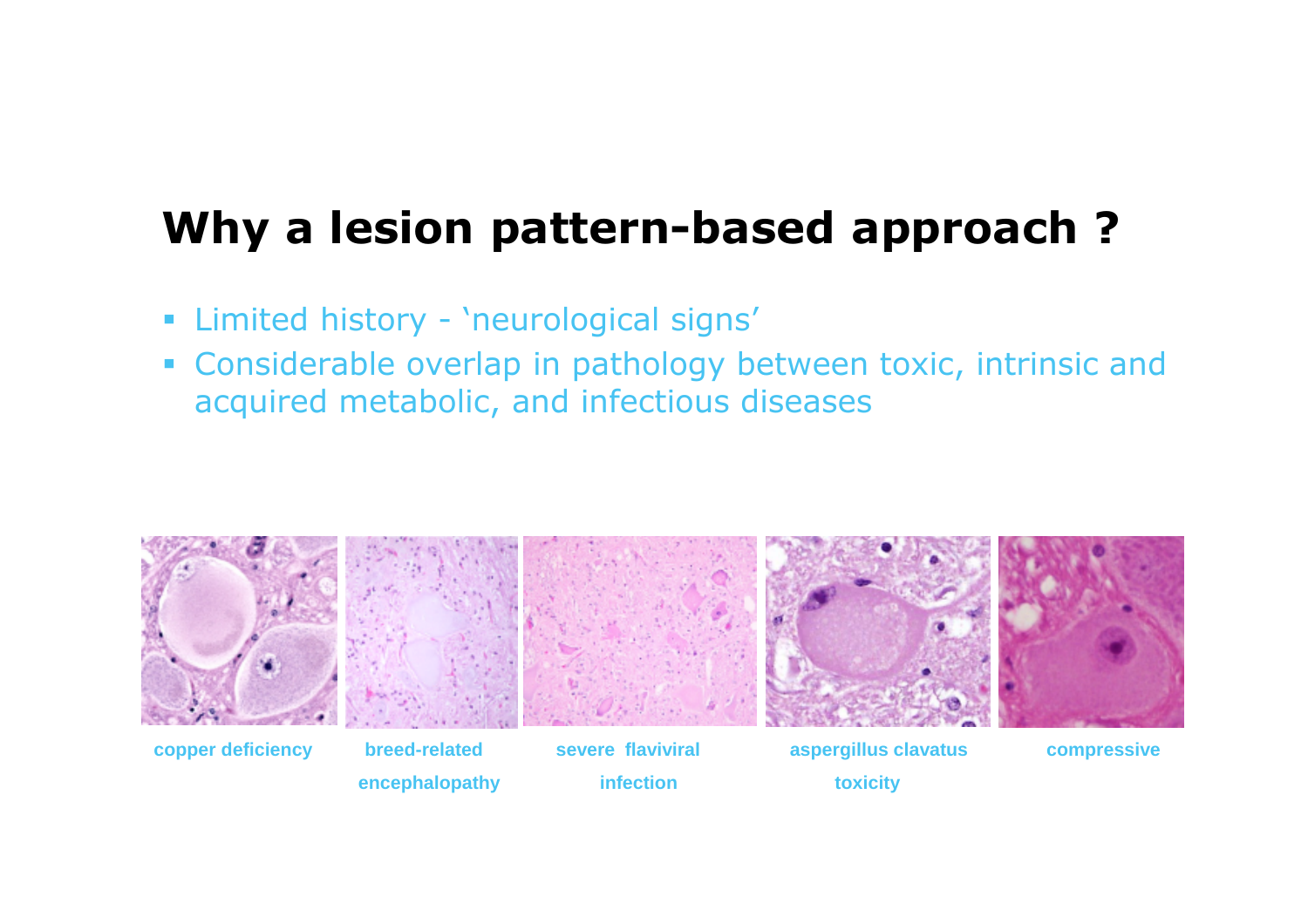### **Background**

The nervous system's repertoire of cytopathological changes is limited, so the pathology of many inflammatory and neurodegenerative (genetic, acquired metabolic, toxic) diseases overlap considerably.

Neuronal lesions are associated with gliovascular changes and vice versa, neurodegenerative lesions are associated with immune responses and vice versa.

In addition there is considerable potential for confusion due the nervous system's propensity for artefactual change to mimic lesion.

Nevertheless, using a pattern based approach which combines data on cytopathology and anatomical distribution, it is possible to discern major lesion patterns which form a basis for understanding the underlying cellular pathogenesis and establishing differential diagnosis lists.

I would appreciate comments on this approach and correction on any matters of fact or omission.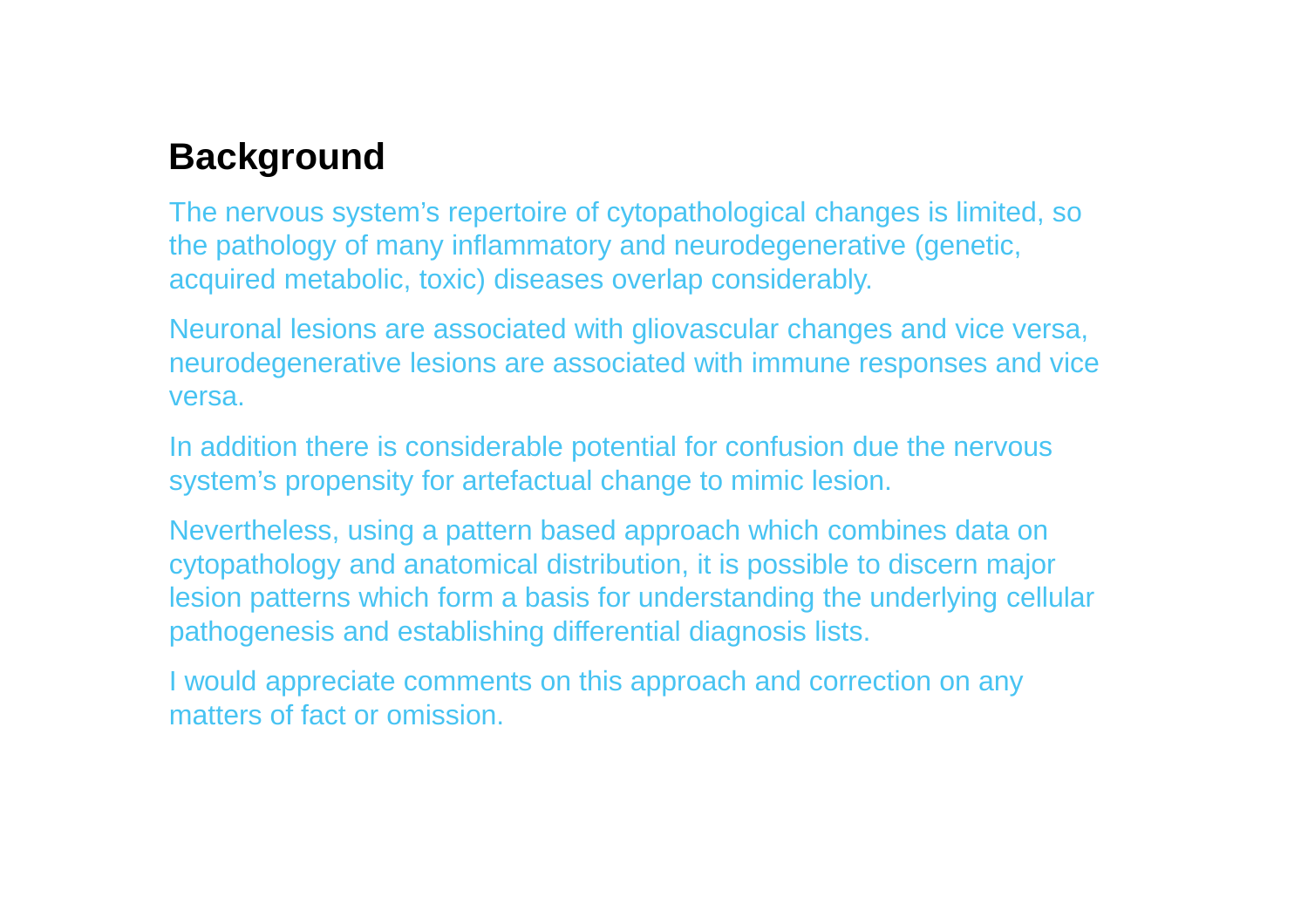## A pattern approach to diagnostic neuropathology

#### Orientation in neuraxis:

- Grey matter / white matter / both / meninges / vasculature
- Symmetrical / random
- Neuroanatomical location (standardised sites)

### Lesion type:

- $\mathcal{L}_{\mathcal{A}}$ Inflammatory / cellular infiltrate
- $\mathcal{L}_{\mathcal{A}}$ Degenerative / cytopathology

### Generate list of possible aetiologies

- $\mathcal{L}_{\mathcal{A}}$ signalment + history
- $\mathcal{L}_{\mathcal{A}}$ further testing if appropriate

### Aetiological diagnosis (hopefully) !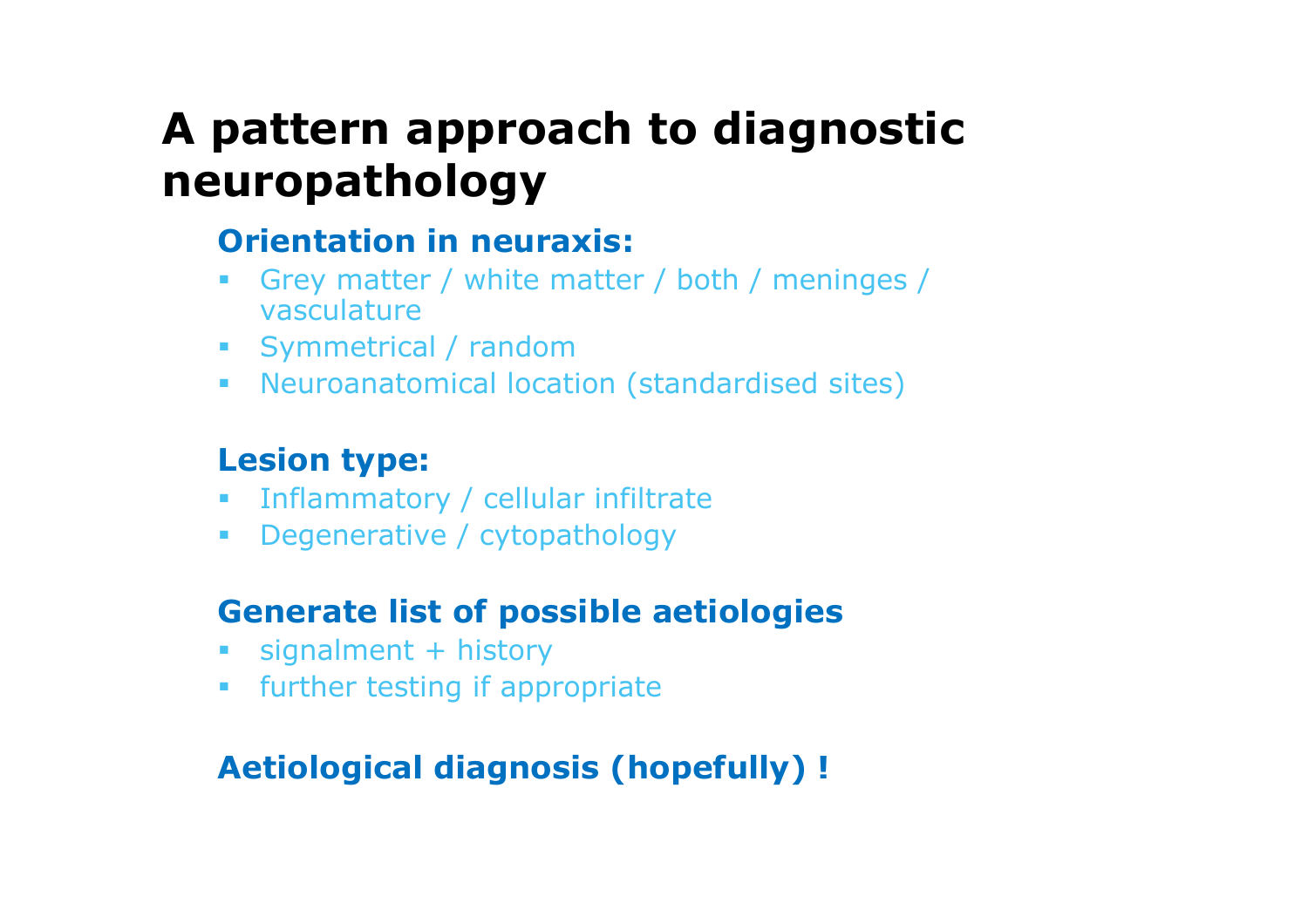### Major lesion groupings – neurodegenerative

### Grey matter

- **Neuronal necrosis** 
	- Laminar cerebrocortical, hippocampal, cerebellar
- Neuronal degeneration / spheroid formation
- Multi/focal neuropil / parenchymal necrosis / malaci a
- Vacuolation / inclusions<br>Crow mottor and whit

### Grey matter and white matter

- **Multi/focal neuroparenchymal necrosis**<br>Chromatolysis / Jong fibro tract dogone
- Chromatolysis / long fibre tract degeneration<br>• Spheroid formation
- Spheroid formation
- Vacuolation

### White matter

- **Multi/focal neuroparenchymal necrosis / malacia**<br>**E** Spharoid formation
- Spheroid formation
- **•** Hypomyelination
- **Dysmyelination (lesions of myelin sheath / oligodendroglia)**<br>• Vasuelation
- Vacuolation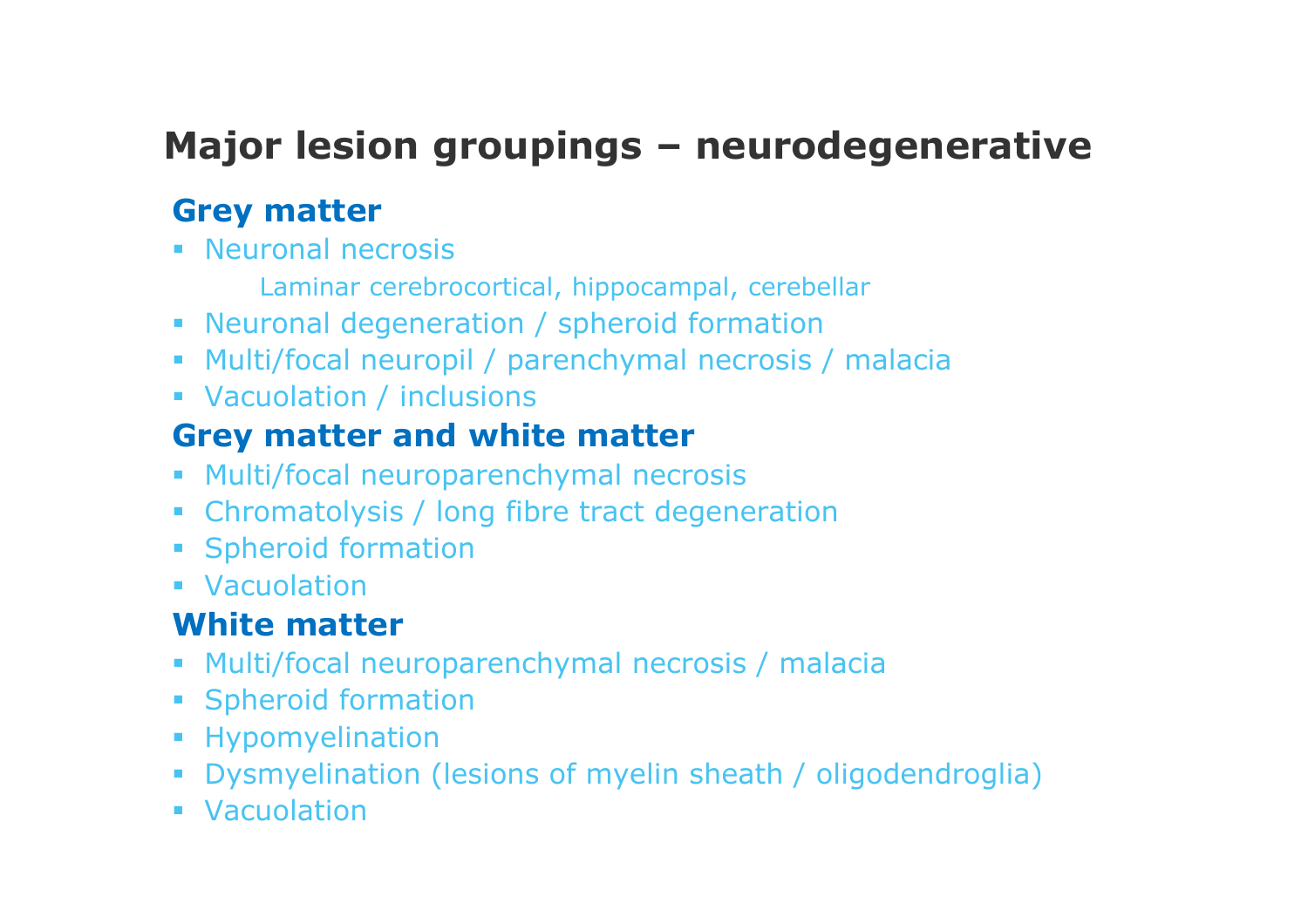## Groups of neuraxial inflammatory diseases

### Inflammatory infiltrate

- **Purulent (suppurative)**  $\mathcal{L}_{\mathcal{A}}$
- Fibrinous
- **Haemorrhagic**
- **Eosinophilic**
- Granulomatous / histiocytic
- **Non-suppurative**
- $\textcolor{red}{\bullet}$   $\textcolor{red}{\bullet}$   $\textcolor{red}{\bullet}$   $\textcolor{red}{\bullet}$   $\textcolor{red}{\bullet}$   $\textcolor{red}{\bullet}$   $\textcolor{red}{\bullet}$   $\textcolor{red}{\bullet}$   $\textcolor{red}{\bullet}$   $\textcolor{red}{\bullet}$   $\textcolor{red}{\bullet}$   $\textcolor{red}{\bullet}$   $\textcolor{red}{\bullet}$   $\textcolor{red}{\bullet}$   $\textcolor{red}{\bullet}$   $\textcolor{red}{\bullet}$   $\textcolor{red}{\bullet}$   $\textcolor{red}{\bullet}$   $\textcolor{$

### Microscopic localisation

- $\mathcal{L}_{\mathcal{A}}$ Meningitis
- $\overline{\phantom{a}}$  Encephalitis / myelitis / encephalomyelitis □ Grey / grey and white [pan] / white
- Meningoencephalitis / meningoencephalomyelitis

### Regional anatomical distribution